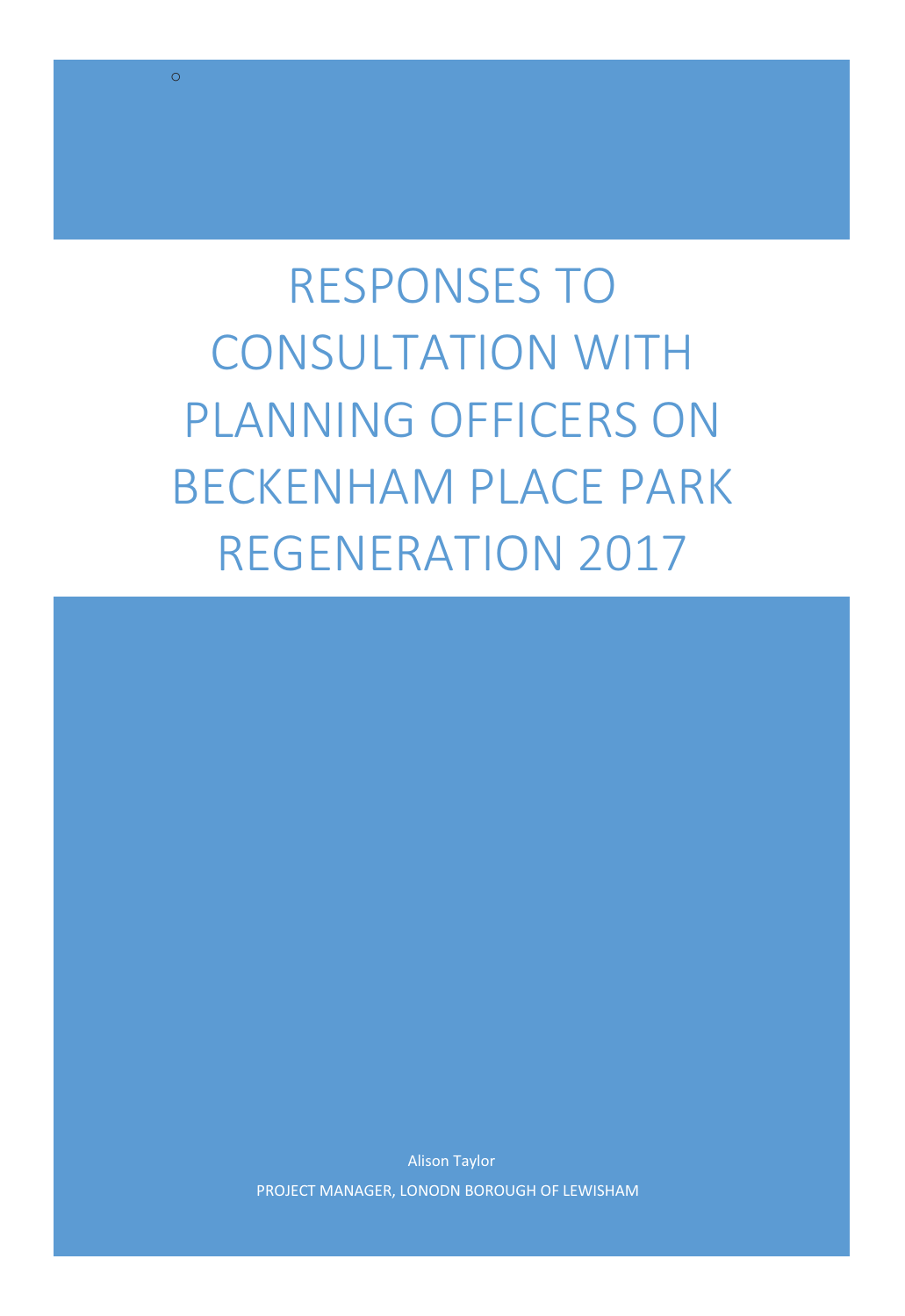## Section A : Landscape Design

-Palisade fencing to depot not acceptable. Alternative proposal to be submitted.

The plans now include green weld mesh fencing to the rear of the depot area with planting to screen the fencing and long views in to the depot.

Please refer to the Depot Area Study by BDP for more details.

-Details of materials of proposed depot structures to be submitted.

The structures in the depot will be containers with slightly pitched roofs. These have been specified by the parks department to ensure their suitability for the vehicles and equipment they will need to store, and their longevity.

However, there will be no views in to the depot area from the entrance to the park, as a new timber fence will be erected behind the shrub planting to screen the depot from view and to enhance both the entrance experience as visitors arrive at the park, and the setting of the listed buildings – Southend Lodge and the Gate House. It is notable that the timber fence will also largely screen eh one storey flat roofed extension to Southend Lodge.

Please refer to the depot study for more details.

-Outline landscape management plan required.

The management and maintenance plan submitted as part of HLF application is supplied in the file transfer. This plan will be revisited as the works come to a close to ensure it becomes an accurate, detailed and useful manual for grounds staff in the park.

- $\bullet$  Details of treatment of existing pond required. No restoration of the pond is to be carried out as part of this scheme.
- -Proposals for gate to BPP Road (6429 LD PLN 401 Rev A) are unclear, it appears from the plans that the gate is to be removed. This drawing needs to be updated to clarify the position.

The vehicle gates at Beckenham Place Park Road will be retained, but will be open during day to create a broad and welcoming entrance. Bollards situated just outside the park itself will prevent vehicular entrance. Please refer to the updated and clarified drawing (90)LD 102 Detail Area Secondary Entrances West Park.

-Works to Westgate Road entrance not clear. Existing plan and details of metal fence required.

Drawing amended and details of fence and gates provided. Please see drawing (90)LD102 Details Area\_Secondary entrances west park.

 $\bullet$  Details of specification of gravel to stableyard and mansion foreground required. The conservation officer requested that some loose surfacing be used to mirror a typical stableyard of the period and enhance the visitor experience.

Although a resin bound surface will be used in these areas, the surface will not be brushed, such that considerable loose gravels are left on top of the resin bound gravels. This will achieve the audible 'crunch' of gravels for the visitor, and the feel of loose material underfoot, whilst also ensuring that the surface continues to appear uniform in character over time, by preventing bear patches occurring.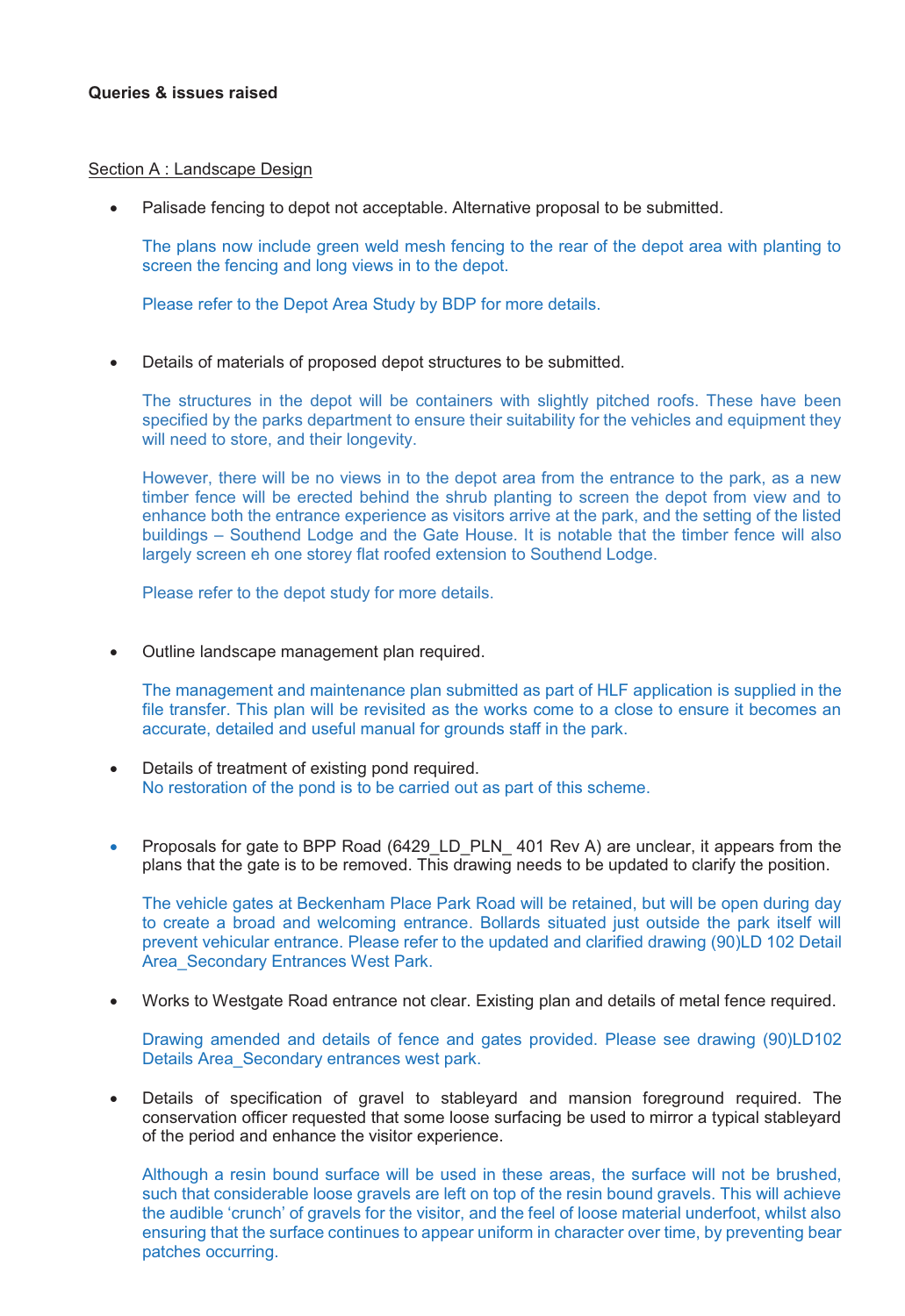Please refer to updated drawing (90)LD 104 Detail Area\_Stable Yard.

-Clarification as to whether lighting is proposed to the car park. (Secure by design)

The project manager met with the designing out crime advisor for borough, Mark Callaghan who advised that lighting to car park is preferred. Lighting bollards are shown on plans from stableyard to car park. Although Secure by Design principles tend to prefer columns (downward lighting) to bollards (upward lighting) Mark recognised that in the heritage setting something less dominant would be more appropriate. The bollard lighting is intended to provide café staff who may be leaving after dark, light to the car park for exit. The two parking spaces next to the lit path will be reserved for staff. The disabled bays have therefore been moved two bays along. Please refer to updated drawings (90)LD 107 Detail Area\_Proposed Car Park and (90)LD 104 Detail Area\_Stable Yard.

- Homestead: The historic feeling that is evoked as a stable yard should not be lost. The introduction of planted trees is considered to have a negative impact and is not supported. This element of the scheme should be re-considered. Additionally, the link between the homestead courtyard and terrace/pleasure grounds should be made more generous. Revised plans required.

The proposed planting of trees in the stableyard has been removed from plans in response to this issue. He link between the homestead courtyard and terrace/ pleasure grounds has been widened to improve physical access and visual permeability. Double gates will be used for this link (rather than the single width gates previously proposed) and these will be simple metal gates with relatively narrow rods, allowing views through even when the gates are closed.

Please refer to landscape drawing (90)LD 104 Detail Area Stable Yard, and to the architectural drawing by Thomas Ford and Partners PL-200 Proposed Stable Block E.

## **Heritage**

-Response to Historic England request of 22nd February for archaeological test pits awaited

The test pits were carried out within the site of the new car park as required. and the archaeological report was sent to planning on 17.5.2017. There were no finds within the test pits.

- Gardener's Cottage: very little detail has been provided for how this building is proposed to be refurbished, or how the side extension is to be demolished and re-built. At present it is considered that the side extension causes harm to the architectural character of the cottage, and its replacement is not encouraged. For a replacement to be acceptable, further details are required to demonstrate that it will be of high quality design and materials which enhance the character of the cottage.

New details provided and talked through with planners 9.5.17. Floor plans now included, including existing, windows and doors in existing openings, as stated, kitchen units to be shown on plans, with not on ventilation.

 $\bullet$  Gate lodge & house: inadequate information has been provided to show how the proposals affect the identified historic fabric. Further information is required before this part of the proposal can be supported from a heritage point of view.

New details provided and talked through with planners on 9.5.17. Grilles on windows not to be included. Doors to be replaced not original.

-Heritage statement refers to lost views. Please provide details

The heritage statement refers to views which were one a feature of the landscape being lost over time, and largely due to golf tree planting. Many of these views will be reinstated as part of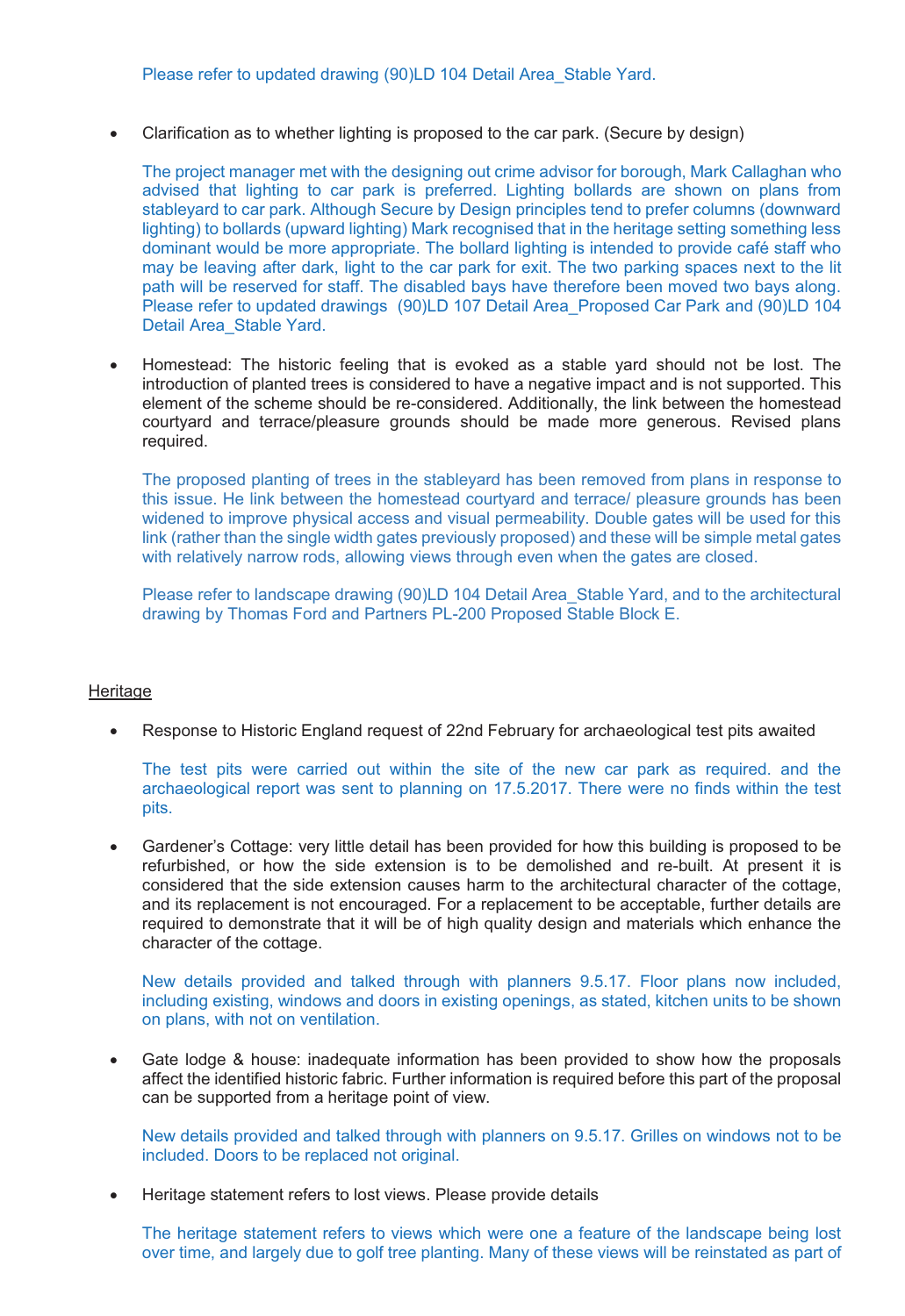the regeneration works, notably by the removal of some of the golf course planting, and through lifting tree canopies/ undergrowth in some areas. There is no mention of the proposed development resulting in lost views.

Please refer to drawing 6429 LD-PLN 302 - Site Wide Key Views which shows the historic views which will be restored through the scheme and the new views which the designers are keen to establish in the parkland to enhance the visitor experience of the open space. Please also refer to the document BECK\_LUC\_Landscape Visualisations V1 which is a board used at the planning consultation event in January. This demonstrates some of the key changes in views in the landscape – which primarily restore views to the mansion from other parts of the park.

- Tennis kiosk identified as potential heritage asset. Further details and justification for removal required.

New details provided and talked through with planners 9.5.17. Please refer to the document prepared by the Heritage architect, Thomas Ford and Partners, Historical Statement kiosk.

## **Environmental**

- - Ground Water Resources: whilst the proposed lake does not pose a significant risk to local groundwater quality, there is uncertainty around its design and sustainability. Thames Water request information on:
	- the proposed source of water supplying the lake; and
	- the sustainability of lake design accounting for current and future water resources.
- The impact of overland flow, and where any additional flows expected to go (EA)

The more extensive hydrology report, not initially submitted as part of the planning application was sent to planners and to Thames Water to address these queries. Specialists continue to work on the technical design of the lake to ensure that it can be filled efficiently, function as an effective habitat, will be aesthetically pleasing and will remain sufficiently full throughout periods of drought. It is of utmost importance to the project team, the funders and the parks team that the lake is a success and further experts are currently being engaged to ensure the level of water is stable and the quality of water is high for decades to come.

- Confirm where the spoil from the proposed lake will go to, i.e. will this be re used on site or will it be taken off site?

The EA require the spoil for the creation of the flood embankments. Surveys to date show that it will be appropriate for use on this site to create the flood embankments themselves or associated landforms (such as build up for paths etc). The majority of the spoil will therefore be taken to the eastern side of the park for these works. Some spoil will also be used on the western side of the site to eradicate the landforms associated with golf and restore the historic parkland.

- $\bullet$  Confirmation required that all biological survey data collected has been provided to the Greenspace Information for Greater London [GIGL] Yes, the ecologists employed on the scheme (Land use consultants) supply all information to GIGL as standard.
- $\bullet$  Tree species mix- as per Tree Officer comments, the proposed species mix is not considered to be fully justified and is likely to benefit from introducing increased variety. Further details are required to explain the rationale for the proposed mix, giving consideration to additional species to promote interest and variety as well as increasing the robustness of planting in the park. (As a result of the recent resurgence of Ash die-back, no objections are raised to the removal of ash in the wet woodland and our tree officers have suggested that there could be a market for these trees when removed).

Trees already planted and included a good species mix. Alison has provided details to planning of what was planted.